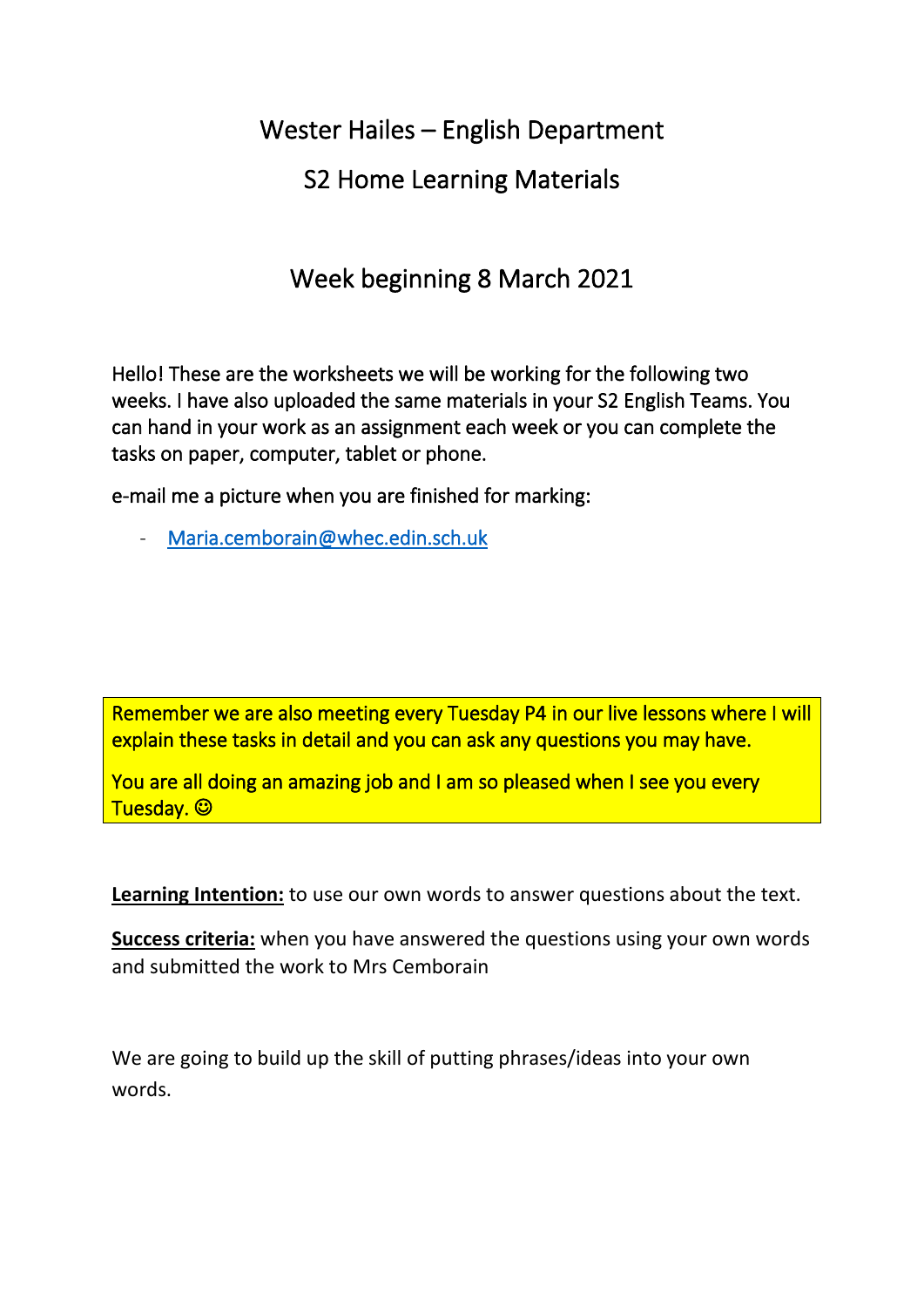### **What do we mean by using your own words?**

When you get information from a book or a website you might decide to use the information in a piece of your own writing. If you just copy the words, it doesn't show if you have understood the

information. www.org You need to put  $\leftarrow$  the information into

your own words.

|                                         |                      |                                  | <b>DOMUMAS</b>                                                                                                                                          |                             |                                               |
|-----------------------------------------|----------------------|----------------------------------|---------------------------------------------------------------------------------------------------------------------------------------------------------|-----------------------------|-----------------------------------------------|
|                                         |                      |                                  | Synonyms are words with the same or similar meanings.<br>You can use a range of synonyms in your writing<br>to make it more interesting for the reader. |                             |                                               |
| blissful<br>cheerful<br>chirpy<br>jolly | joyful<br>lively     | overjoyed<br>thrilled            | answered<br>announced                                                                                                                                   | replied<br>conveyed<br>said | declared<br>implied<br>repeated<br>asked      |
| large<br>broad<br>spacious<br>wide      | colossal<br>enormous | BLo<br><b>MOROSA</b><br>gigantic | fantastic<br>beautiful                                                                                                                                  | stunning<br>fabulous        | incredible<br>super<br>wonderful<br>brilliant |

#### **Example**

Liam stood on the bridge and looked at the inky, swirling water below. Peering into the darkness he felt the tears fill his eyes. He felt terrified and deserted. A wave of fear splashed against the inside of his stomach.

#### **Question**

In your own words, describe how Liam felt.

#### **Answer**

Liam felt a mixture of being scared and lonely. He also seemed to be sad.

### Synonyms

Synonyms are words that mean the same as each other. Being able to think of lots of synonyms can help you put things into your own words!

#### **Example**

Happy – Cheerful

Sad – Miserable

Activity 1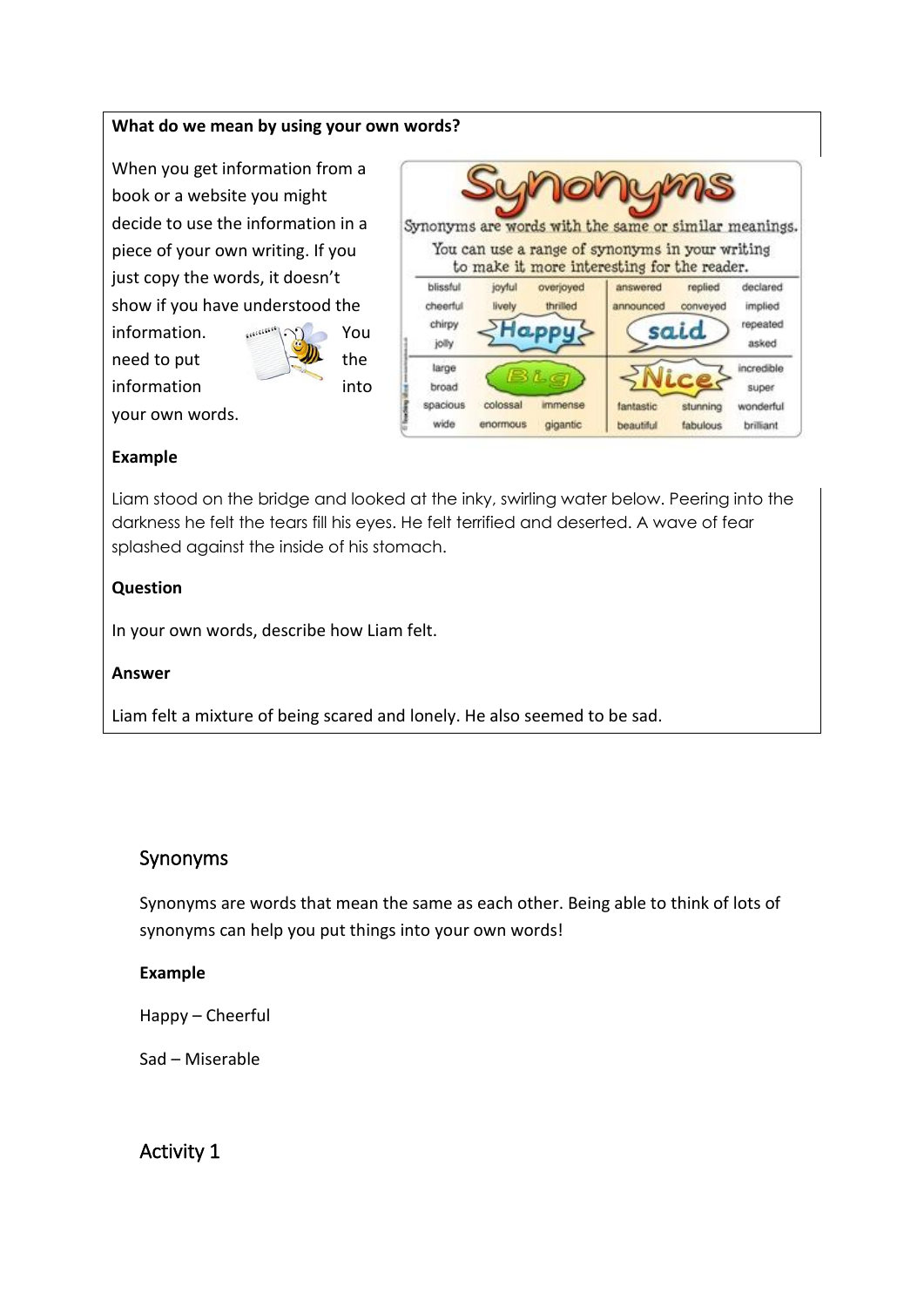| down.                              |  |
|------------------------------------|--|
| Seat                               |  |
| Simple                             |  |
| Angry                              |  |
| $\ensuremath{\mathsf{III}}\xspace$ |  |
| Large                              |  |
| Huge                               |  |
| Thin                               |  |
| Laugh                              |  |
| Shut                               |  |
| Weird                              |  |
| Loud                               |  |
| Begin                              |  |
| Finish                             |  |
| Middle                             |  |
| Difficult                          |  |
| Tidy                               |  |
| Silent                             |  |

Here is a list of words. Think of another word that means the same thing and write it

# Activity 2

Change the word or phrase in bold using different words that mean the same thing. You can change the word order of the other words if it helps.

\_\_\_\_\_\_\_\_\_\_\_\_\_\_\_\_\_\_\_\_\_\_\_\_\_\_\_\_\_\_\_\_\_\_\_\_\_\_\_\_\_\_\_\_\_\_\_\_\_\_\_\_\_\_\_\_\_\_\_\_\_\_\_\_\_\_\_\_\_

1. Hamish ran **quickly** up the hill.

<sup>2.</sup> If you are **unhappy** about the situation you should do something about it.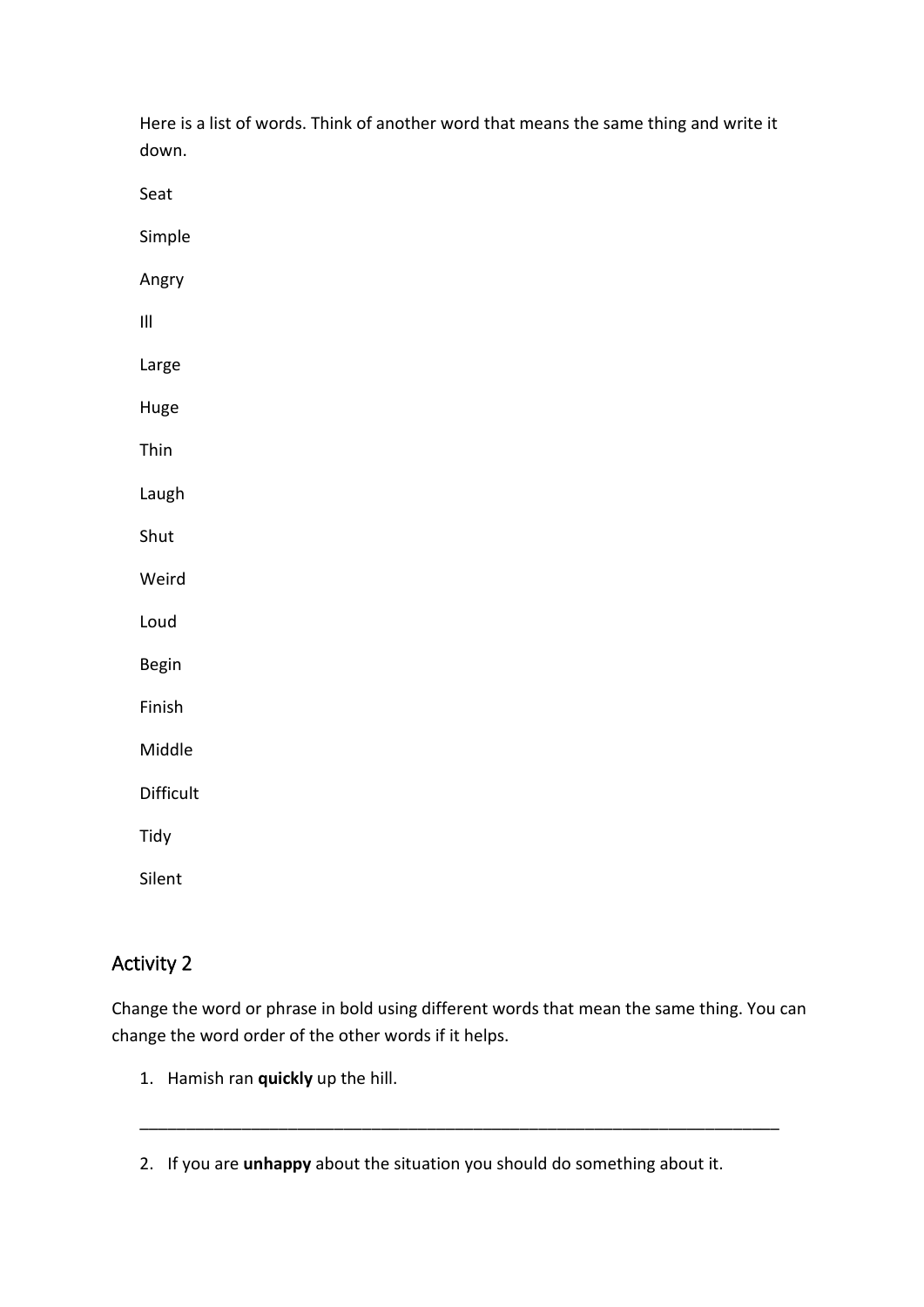- 3. The pizza tasted **delicious**.
- 4. The castle **has a beautiful setting**.
- 5. The brute with the black beard and scary eyes, **turned his attention to the terrified** victim.

\_\_\_\_\_\_\_\_\_\_\_\_\_\_\_\_\_\_\_\_\_\_\_\_\_\_\_\_\_\_\_\_\_\_\_\_\_\_\_\_\_\_\_\_\_\_\_\_\_\_\_\_\_\_\_\_\_\_\_\_\_\_\_\_\_\_\_\_\_\_\_\_

\_\_\_\_\_\_\_\_\_\_\_\_\_\_\_\_\_\_\_\_\_\_\_\_\_\_\_\_\_\_\_\_\_\_\_\_\_\_\_\_\_\_\_\_\_\_\_\_\_\_\_\_\_\_\_\_\_\_\_\_\_\_\_\_\_\_\_\_\_\_\_\_

\_\_\_\_\_\_\_\_\_\_\_\_\_\_\_\_\_\_\_\_\_\_\_\_\_\_\_\_\_\_\_\_\_\_\_\_\_\_\_\_\_\_\_\_\_\_\_\_\_\_\_\_\_\_\_\_\_\_\_\_\_\_\_\_\_\_\_\_\_\_\_\_

\_\_\_\_\_\_\_\_\_\_\_\_\_\_\_\_\_\_\_\_\_\_\_\_\_\_\_\_\_\_\_\_\_\_\_\_\_\_\_\_\_\_\_\_\_\_\_\_\_\_\_\_\_\_\_\_\_\_\_\_\_\_\_\_\_\_\_\_\_\_\_\_

\_\_\_\_\_\_\_\_\_\_\_\_\_\_\_\_\_\_\_\_\_\_\_\_\_\_\_\_\_\_\_\_\_\_\_\_\_\_\_\_\_\_\_\_\_\_\_\_\_\_\_\_\_\_\_\_\_\_\_\_\_\_\_\_\_\_\_\_\_\_\_\_

\_\_\_\_\_\_\_\_\_\_\_\_\_\_\_\_\_\_\_\_\_\_\_\_\_\_\_\_\_\_\_\_\_\_\_\_\_\_\_\_\_\_\_\_\_\_\_\_\_\_\_\_\_\_\_\_\_\_\_\_\_\_\_\_\_\_\_\_\_\_\_\_

\_\_\_\_\_\_\_\_\_\_\_\_\_\_\_\_\_\_\_\_\_\_\_\_\_\_\_\_\_\_\_\_\_\_\_\_\_\_\_\_\_\_\_\_\_\_\_\_\_\_\_\_\_\_\_\_\_\_\_\_\_\_\_\_\_\_\_\_\_\_\_\_

\_\_\_\_\_\_\_\_\_\_\_\_\_\_\_\_\_\_\_\_\_\_\_\_\_\_\_\_\_\_\_\_\_\_\_\_\_\_\_\_\_\_\_\_\_\_\_\_\_\_\_\_\_\_\_\_\_\_\_\_\_\_\_\_\_\_\_\_\_\_\_\_

- 6. The desert was **hot and vast**.
- 7. The rain ran down the window and **gathered in great oceans** on the floor.



- 8. He left the starting line like **a bullet out of gun**.
- 9. Katie put on **her favourite** shoes.
- 10. The road is **long with many winding turns**.

## Activity 3

Have a look at the following extracts and questions and answer them as carefully as you can.

1. The lion flopped to the ground, a cloud of flies rising around him. The dust swirled and settled onto his mane making him look like an ancient antique.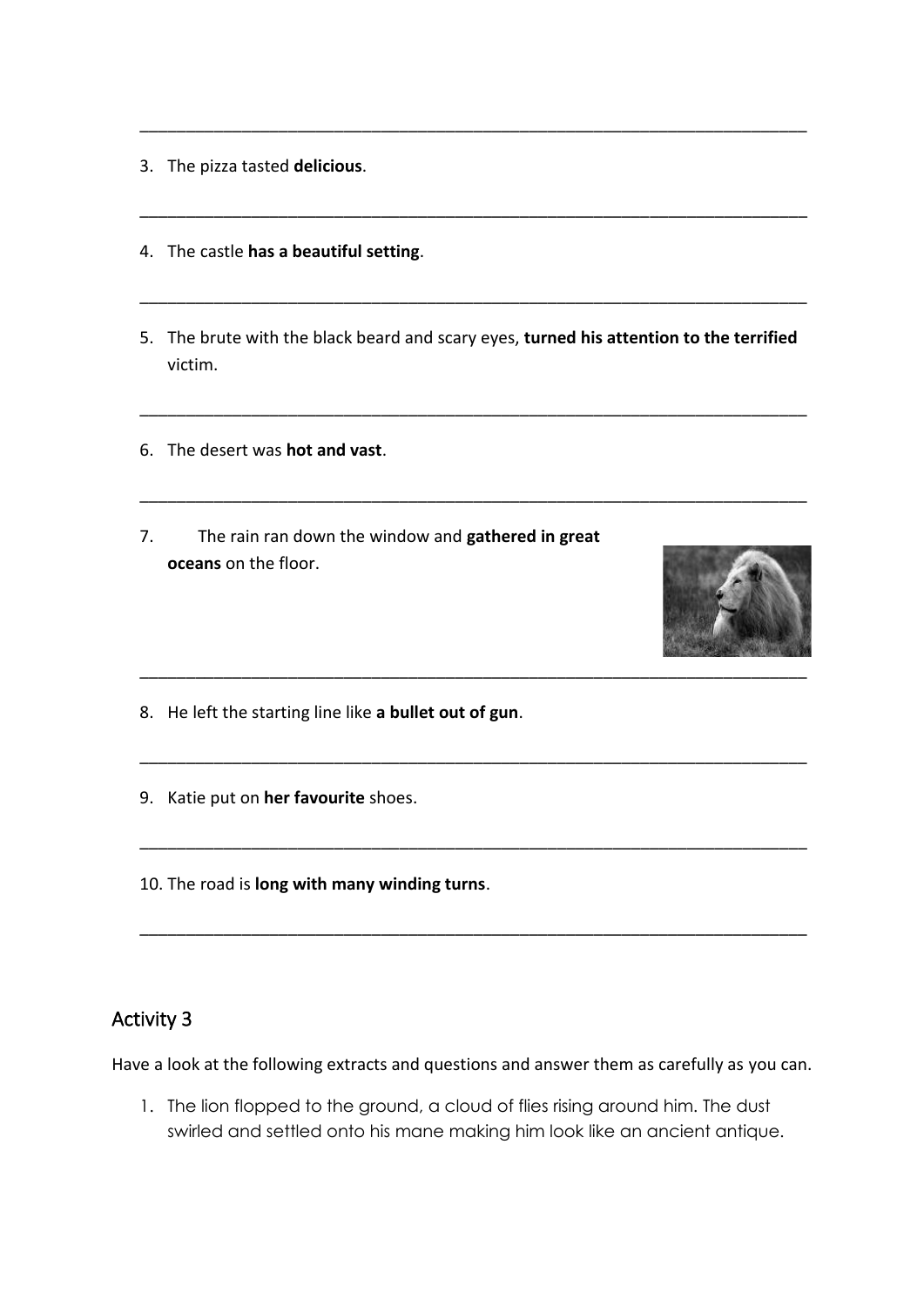In your own words, describe what the lion looked like

\_\_\_\_\_\_\_\_\_\_\_\_\_\_\_\_\_\_\_\_\_\_\_\_\_\_\_\_\_\_\_\_\_\_\_\_\_\_\_\_\_\_

\_\_\_\_\_\_\_\_\_\_\_\_\_\_\_\_\_\_\_\_\_\_\_\_\_\_\_\_\_\_\_\_\_\_\_\_\_\_\_

2. "You, boy," the teacher raged. His face was bright red and screwed up with fury.

In your own words, describe how the teacher was feeling

3. When I was a lad, in the 1970's, there were only three channels to watch on TV. One of those channels did not start showing programmes until late afternoon.

In your own words, write in bullet points the two main ideas the writer is making.

- 
- 
- 4. There are two reasons why I believe school uniform is a good thing. Firstly, they help to stop pupils worrying about who has the most fashionable clothes and secondly, they help to make pupils feel like they all belong to the same place.

Why does the writer believe school uniform is a good thing? Put your answer into your own words.

\_\_\_\_\_\_\_\_\_\_\_\_\_\_\_\_\_\_\_\_\_\_\_\_\_\_\_\_\_\_\_\_\_\_\_\_\_\_\_\_\_\_\_\_\_\_\_\_\_\_\_\_\_\_\_\_\_\_\_\_\_\_\_\_\_\_\_\_\_\_\_\_

\_\_\_\_\_\_\_\_\_\_\_\_\_\_\_\_\_\_\_\_\_\_\_\_\_\_\_\_\_\_\_\_\_\_\_\_\_\_\_\_\_\_\_\_\_\_\_\_\_\_\_\_\_\_\_\_\_\_\_\_\_\_\_\_\_\_\_\_\_\_\_\_

**Tip: when we use our own words, we use the words in our head and not the ones in the text.** 

Activity 4

Put these words/phrases into your own words.

DIFFICULT

UNUSUAL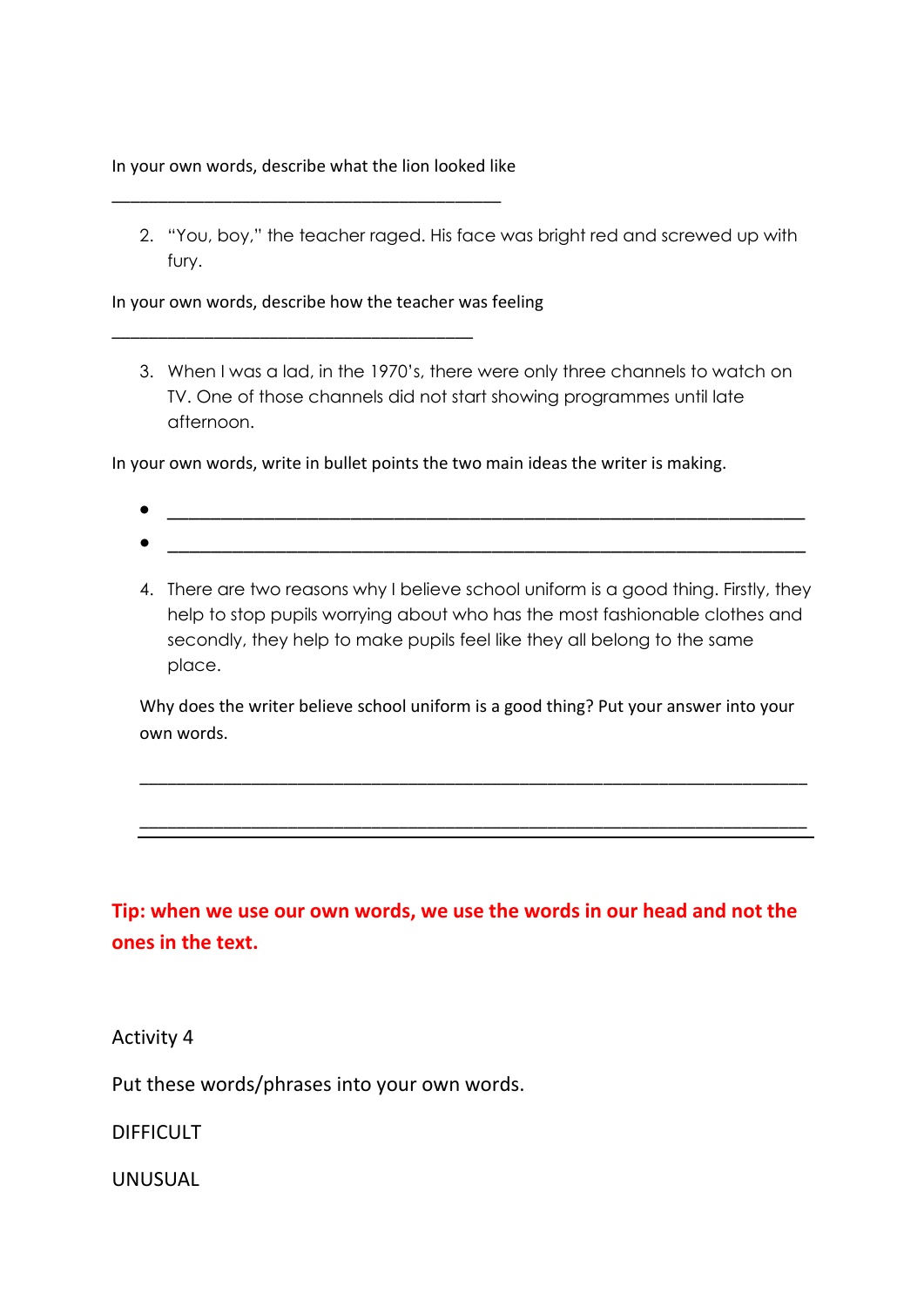## BEAUTIFUL

THE WAITRESS WAS VERY HELPFUL.

THERE IS A NEW BIN IN THE PLAYGROUND.

## Activity 5

Read the text and look for information which will answer the questions. Underline or highlight this information. The first one has been done for you.

- **1**. What does Ben love?
- 2. What did he enjoy sitting indoors doing?
- 3. What are the people outside holding?
- 4. Why does Ben never use an umbrella?
- 5. Name one of Ben's favourite activities.
- 6. What does Ben have to do before he goes outside?
- 7. What colour are his friends' anoraks?
- 8. Why is Ben proud of his anorak?
- 9. What does Ben find outside?
- 10. How many leaps does Ben take?

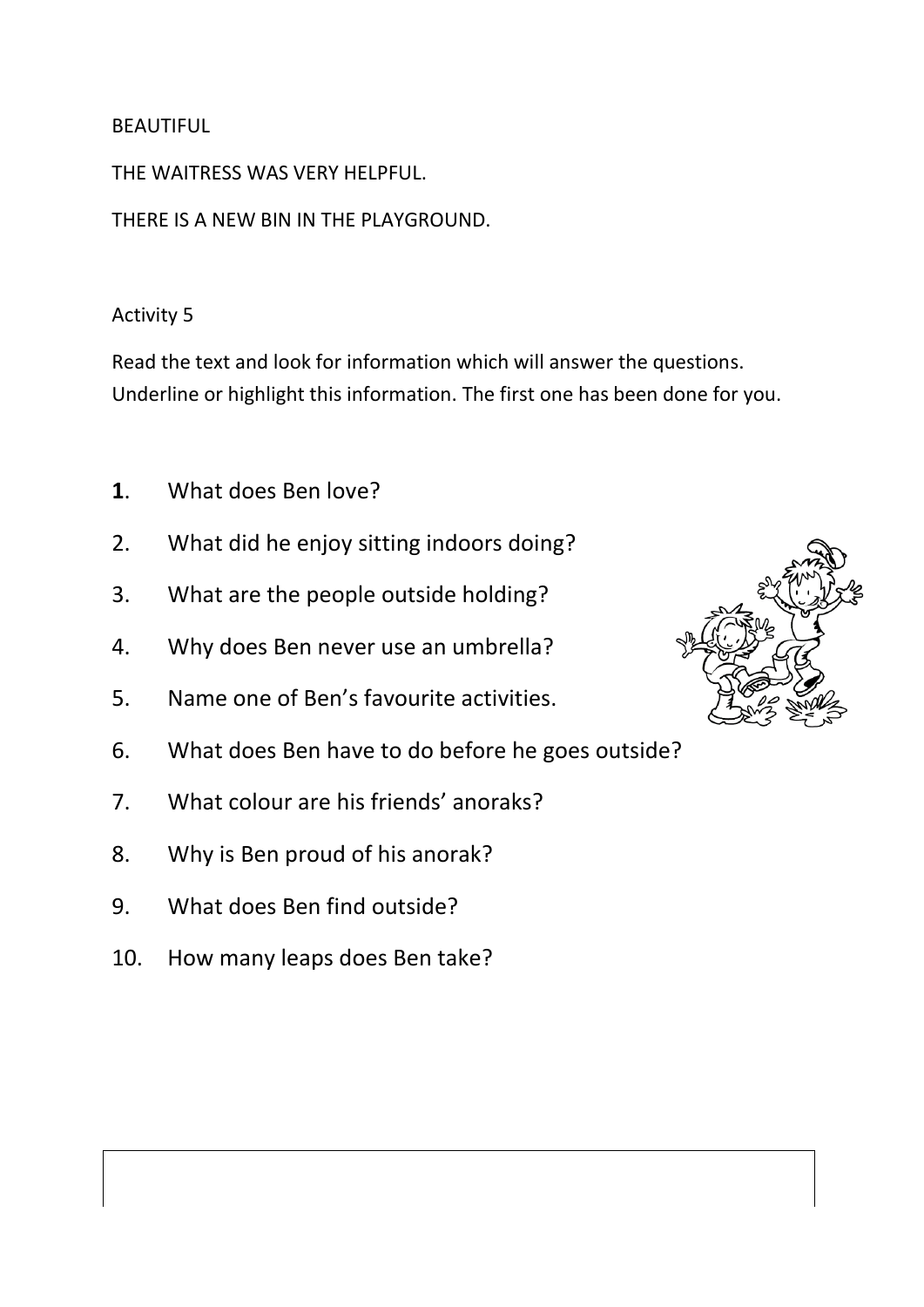Ben loved rain. He loved rain because you could do so many exciting things when it was raining. He enjoyed sitting indoors and looking at how the rain splattered against the window panes, making little rain patterns on the glass. He liked looking at the people outside walking quickly past with their multicoloured umbrellas shielding them from the wetness. Ben, however, didn't ever use an umbrella because he liked getting wet.

One of Ben's favourite activities was puddle-jumping. As it was ideal puddle-jumping weather, Ben asked his Mum if he could go outside.

His Mum said yes but only if Ben put on his green wellington boots and yellow anorak. This wasn't a problem because Ben was very proud of his anorak being yellow as all his friends had either red or grey anoraks, so his yellow anorak made him stand out.

Once outside Ben found an enormous puddle to jump over. He took a few steps back and let out a roar as he jumped over the puddle in one giant leap. He really was a champion puddlejumper.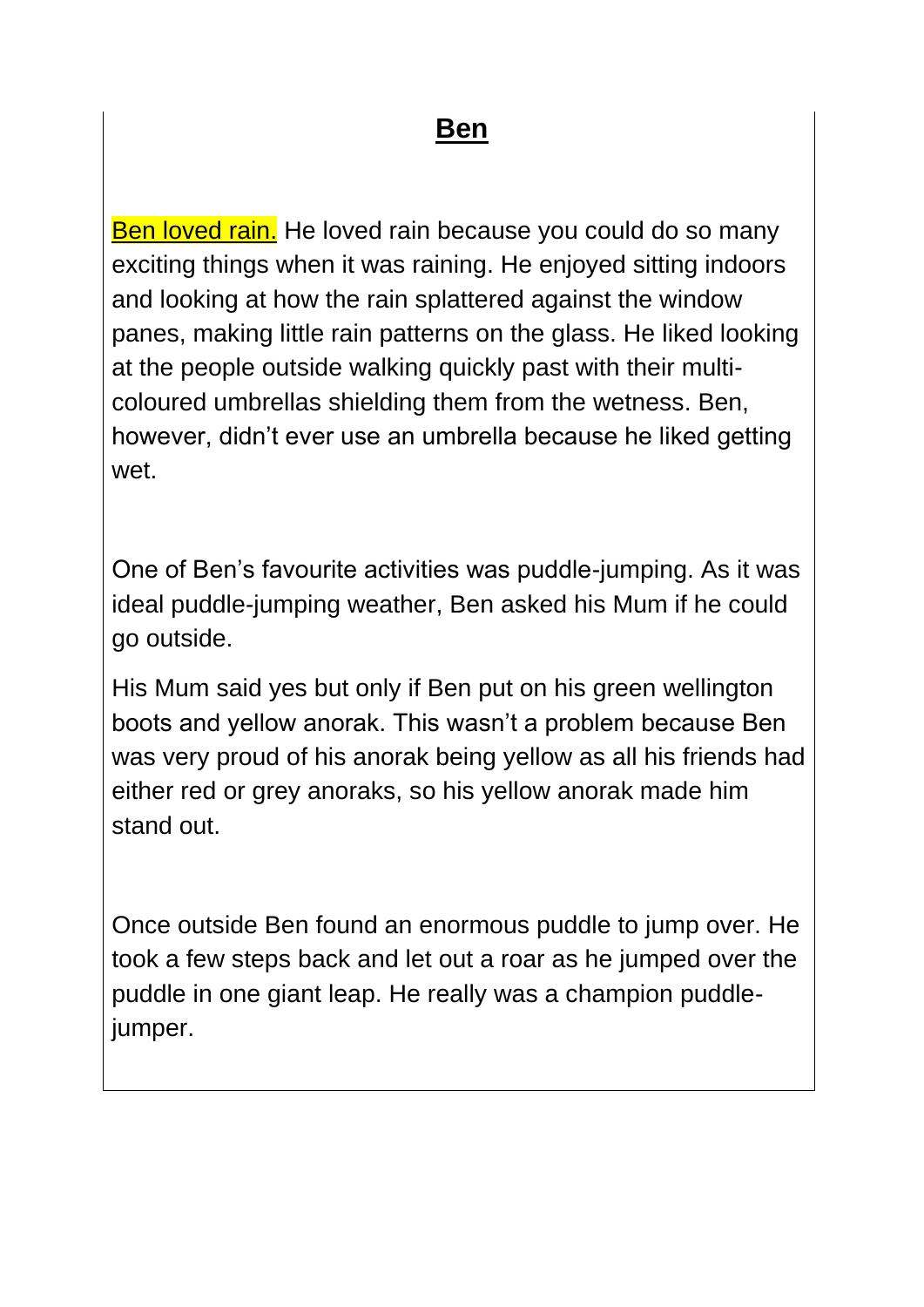## Activity 6

Answer the same questions using your own words. Express them in a simple sentence which fits the way the question is worded. The first one has been done for you.

# **1. What does Ben love?**

*Ben loves rainy weather.*

# **Now you answer questions 2 – 10**

- **2. What did he enjoy sitting indoors doing?**
- **3. What are the people outside holding?**
- **4. Why does Ben never use an umbrella?**
- **5. Name one of Ben's favourite activities.**
- **6. What does Ben have to do before he goes outside?**
- **7. What colour are his friends' anoraks?**
- **8. Why is Ben proud of his anorak?**
- **9. What does Ben find outside?**
- **10. How many leaps does Ben take?**

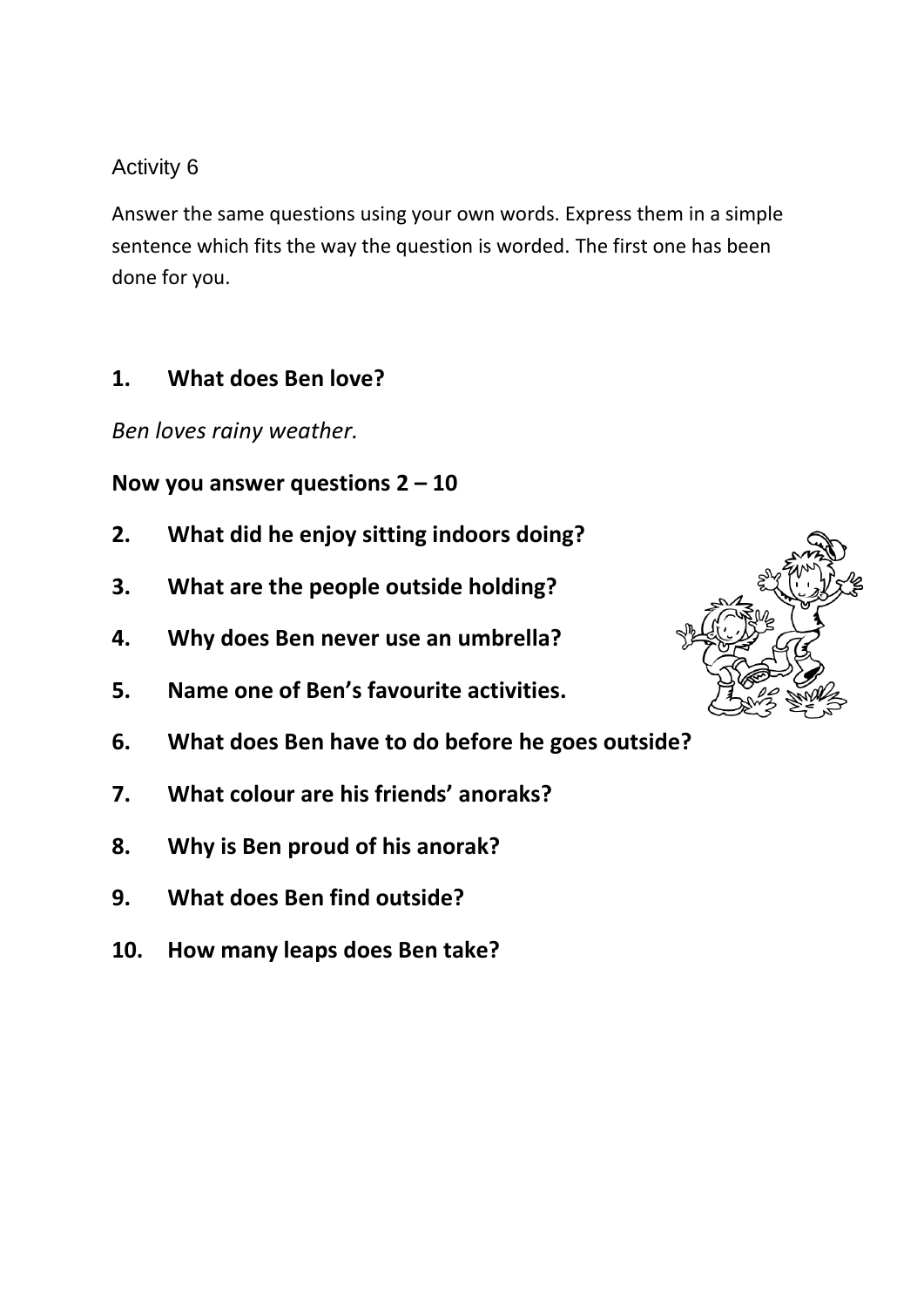Activity 7

Explain in your words the following concepts.

To hibernate

Food is scarce

To emerge

Activity 8

Read the text and look for information which will answer the questions below. Underline or highlight this information. The first one has been done for you.

- 1. What do we usually think about when talking about bears?
- 2. What happens to the body in 'true hibernation'?
- 3. Name two reasons why a hibernating animal will wake up.
- 4. What is bear hibernation similar to?
- 5. Does a hibernating bear wake up for food?
- 6. Why will a mother bear sometimes wake up?
- 7. Why does the bear sleep so long?
- 8. How long do bears in northern regions sleep for?
- 9. When do the bears emerge from the den?
- 10. Which two words show the bear is hungry when he wakes up?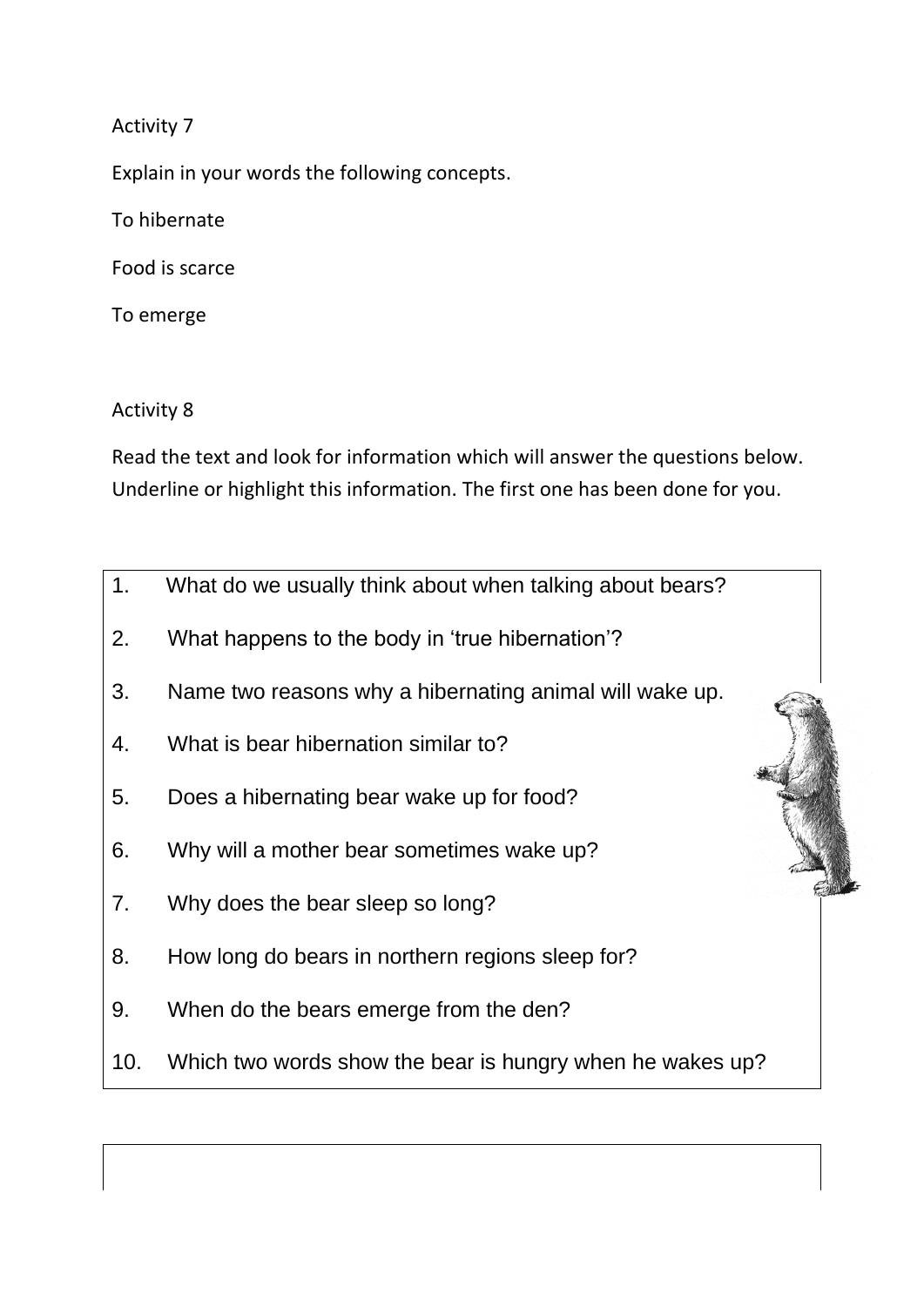# **A Long Winter Nap**

One of the first things you might think about when you talk about bears is hibernation. Bear hibernation is different than most hibernating animals. In fact many scientists would not even classify it as hibernation. True hibernation involves a drastic drop in body temperature but the hibernating animal will awaken occasionally to go to the bathroom and have a bite to eat before resuming hibernation.

When a bear hibernates it is really in a deep sleep. Its body temperature drops but not drastically and it does not wake up… not even to go to the bathroom or get some food. The one exception is that a mother bear will wake up to give birth to her cubs in January or February.

So, why would a bear want to sleep so long? Well, since food is scarce in the winter bears think that if you can't eat you might as well sleep. Bears that live in colder northern regions sleep in their dens right through the winter. In some cases as long as seven months. Once spring arrives, the bear will emerge from the den with a big appetite.